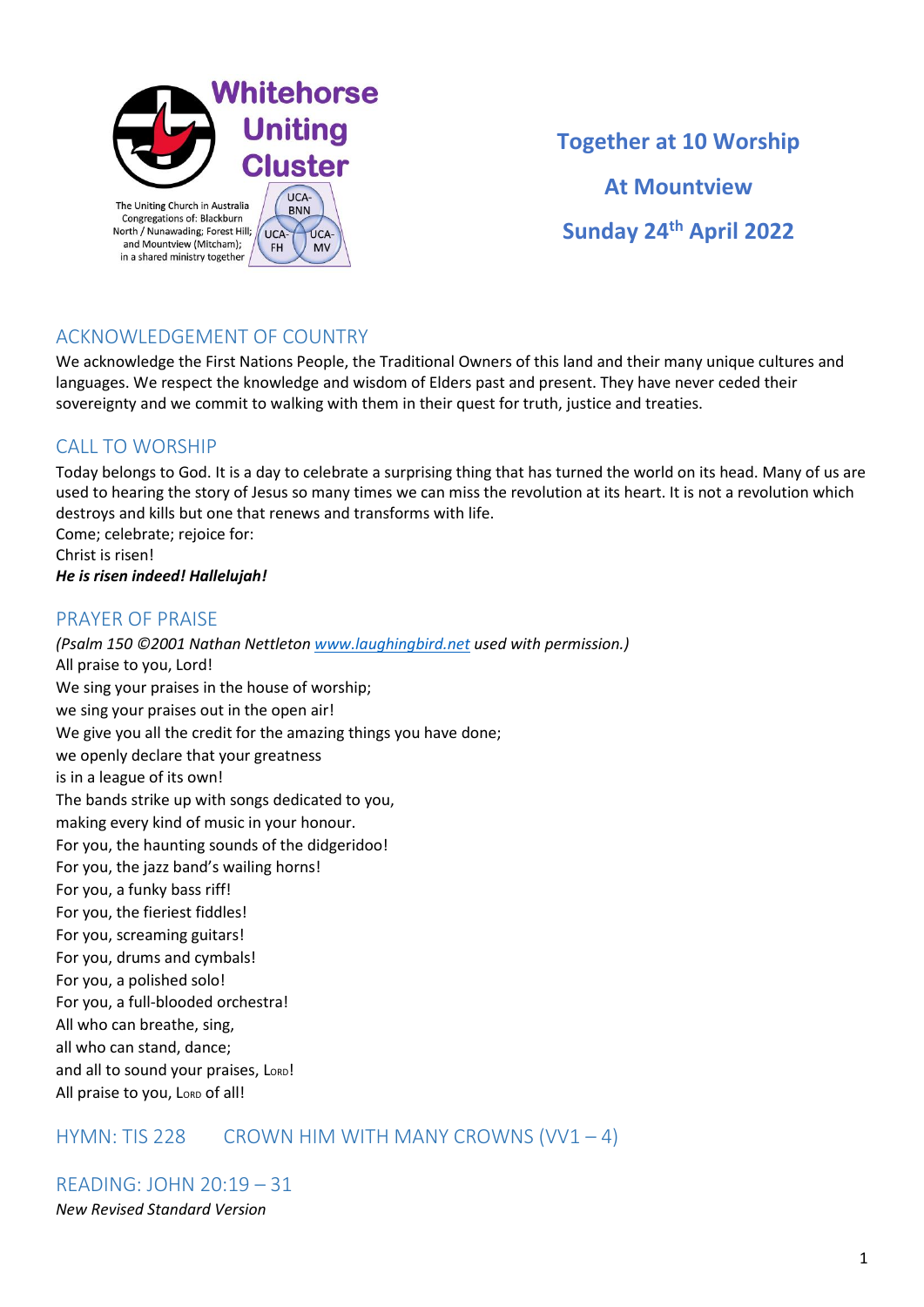19 When it was evening on that day, the first day of the week, and the doors of the house where the disciples had met were locked for fear of the Jews, Jesus came and stood among them and said, "Peace be with you." 20 After he said this, he showed them his hands and his side. Then the disciples rejoiced when they saw the Lord. 21 Jesus said to them again, "Peace be with you. As the Father has sent me, so I send you." 22 When he had said this, he breathed on them and said to them, "Receive the Holy Spirit. 23 If you forgive the sins of any, they are forgiven them; if you retain the sins of any, they are retained."

24 But Thomas (who was called the Twin), one of the twelve, was not with them when Jesus came. 25 So the other disciples told him, "We have seen the Lord." But he said to them, "Unless I see the mark of the nails in his hands, and put my finger in the mark of the nails and my hand in his side, I will not believe."

26 A week later his disciples were again in the house, and Thomas was with them. Although the doors were shut, Jesus came and stood among them and said, "Peace be with you." 27 Then he said to Thomas, "Put your finger here and see my hands. Reach out your hand and put it in my side. Do not doubt but believe." 28 Thomas answered him, "My Lord and my God!" 29 Jesus said to him, "Have you believed because you have seen me? Blessed are those who have not seen and yet have come to believe."

30 Now Jesus did many other signs in the presence of his disciples, which are not written in this book. 31 But these are written so that you may come to believe that Jesus is the Messiah, the Son of God, and that through believing you may have life in his name.

©NRSV National Council of the Churches of Christ in the USA. Used by permission. All rights reserved worldwide.

# PRAYER OF CONFESSION AND ASSURANCE OF GRACE

There are times when fear, shame, anger and hurt can touch us Lord.

**Times of desolation and doubt when we resort to familiar ways to cope; withdrawal or lashing out.**

The way of the cross you lead us on turns all this on its head.

**You break into such places of despair and show us a new pathway.**

It is hard to reimagine life in the light of the resurrection.

**Forgive us when we allow circumstances to overwhelm our vision and living.**

Risen one, you take away fear and doubt.

**You fill us instead with your Spirit of life**

*All: Inviting us into your mission and ministry of grace and abundant living.*

#### SERMON

When Jesus appears to the disciples it is the first day of the new week. It is a new week of new creation. One of the aspects of creation theology that underpins Judaeo-Christian thinking is the understanding that creation is not yet finished. God is continually moving in and through the garden in the genesis story. The implications of the Adam and Eve story implies an invitation to restored life in Eden - the longing of humanity to be back in the garden. However, the more we continue to think we have all the knowledge of the fruit of good and evil, the more that causes us to remain outside of Eden.

However, the emphasis in this reading on the first day of the week speaks to us of "continuing creation" theology. After the death by crucifixion of Jesus, the world was said to be in chaos and darkness. That image of darkness and chaos descending represents the undoing of creation. Remember back in Genesis, God begins God's work with darkness and chaos, breathing into it order to sustain life. Here, creation appears to be reverting to chaos! Neshamah, is the Hebrew word for the breath of God that animates life within the body. Without this breath of God, life ceases.

The Ruach, the wind that moves over the chaotic waters, is the wind that animates life. Ruah is also translated as breath, but its role is different. The Ruach is the wind that moves over chaos to create order, without this Godly order, life descends into chaos again.

This Ruach is meant to guide or govern humanity in the ways of God. From the beginning of creation humanity was to live with order to sustain humanity. Every law that God lays down, each ministry teaching by Jesus was exactly that. Illness brings disorder, so Jesus heals. Hunger brings disorder, so Jesus feeds. Violence brings disorder, like when Peter cuts off the soldier's ear, so Jesus brings peace and healing.

The disciples have been locked in a room for fear of the Jews. Fear causes chaos, so when Jesus stands among them he says, Peace be with you. Then he reanimates them, breathes Godly sustained life into them.

Thomas though, was not with them, did not receive this breath of life, this Godly order. He also did not experience the presence of Jesus, so he remains in the chaos of doubt and fear.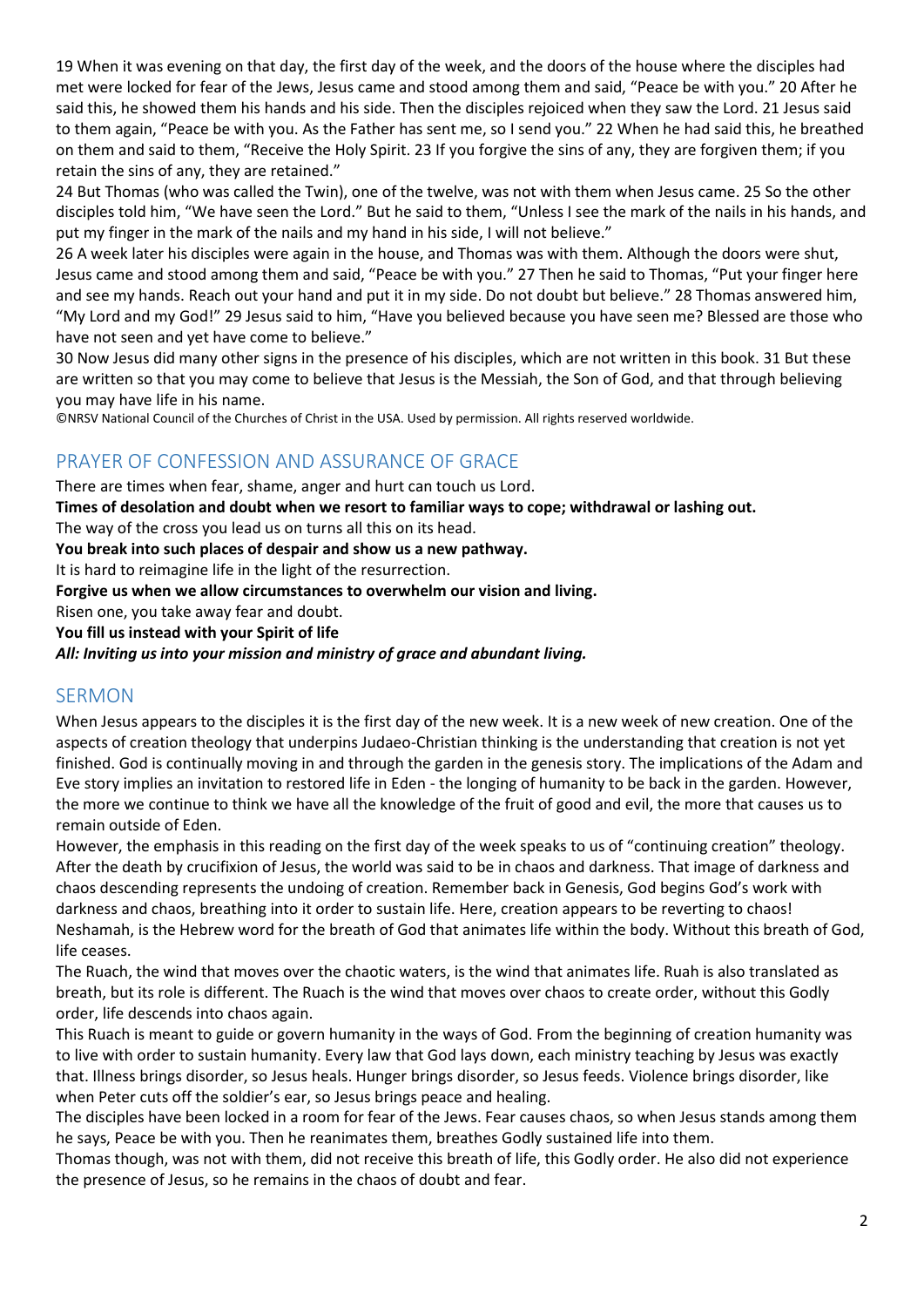The Rabbinic tradition understands that human beings are both body and soul and that God is concerned with the salvation of the whole human. Perhaps Thomas had already experienced the animated life that Jesus breathed into the disciples, that empowered them to forgive sins, to experience and embody peace. Perhaps this explains why Thomas needs to experience the body of Jesus before he can believe. He needs to witness the wholeness of the reality of salvation before he can believe.

Testimony is not enough for Thomas, he has to experience this new reality with his own hands.

So, how might we read this great story of hope filled resurrection today?

How might we see ourselves reflected in this reading?

For some of us we may see ourselves locked away by fear. A crippling anxiety that drives us to hide away from the work or Call of the gospel. Fear of what it might mean for us if we stood in the market place and offered an alternative to the violence of empire. Fear of what it might mean for us if were arrested for standing in solidarity with refugees, or climate strikers or the many and various actions of civil disobedience that the Gospel calls us to. I debated getting arrested during the Love Makes A WAY actions but I was looking for work in schools at the time and my fear won over my sense of call action. I have been that disciple. We all have been that disciple.

Perhaps you see yourself in Thomas, questioning the reality of the resurrection because you have not seen it for yourself. Questioning whether those Christians you know who are full of optimism, full of hope are actually a bit crazy because the world still looks empire controlled, full of darkness and violence. Perhaps you see yourself in Thomas because you have been disappointed before. What you believed to be divine promises has disappeared before your eyes before leaving you jaded and cautious. Is that you?

Perhaps you, like Thomas need your hands to physically experience the resurrected life - you need to hold the wounded, feel the scars of a life fully given before you can believe that resurrection happens. Is that you? Perhaps you see yourself in the disciples as they try to convince Thomas of the resurrection. They have experienced the risen Christ in their midst, they understand the implications of his call to life, and they are moving from fear to liberation, from fear to celebration. Or is that you?

I believe that we are all captured in this reading. We are all disciples, we all experience and respond to the resurrection in a multitude of ways, but we have all responded. Regardless of how we experience the resurrection, we have been ordained with the Peace of Christ, breathed on in an act of new creation, and gifted with the commission to bring forgiveness.

We are compelled to live this Gospel-filled life because forgiveness is greater than vengeance, because God's ceaseless creation cannot be destroyed by Empires of violence and greed, because the reality of resurrected Christ is always in the midst of us. May our eyes be opened to it, and may it be so.

## COMMUNION

# HYMN: TIS 100 All creatures of our God and King  $(vv1 - 2, 4 - 5)$

## PRAYERS FOR OTHERS – Heather Barnes, Mountview

Our heavenly Father,

How wonderfully you care for us,

How boundless your merciful love.

As your people, we bring our prayers to you this morning.

Dear Lord, there are so many causes for concern in your world – so many areas of conflict or natural disasters. We pray that we may see beyond our own immediate concerns, and in our own small way, do what we can to help. For those entrusted with the responsibilities of leadership, we ask for wisdom, courage and compassion to lead wisely in order that your world may be shared and peaceful.

This morning in the World Prayer Cycle we are remembering the ancient civilisations of Armenia, Azerbaijan and Georgia. They are strategically located between the Black and Caspian Seas and have long histories of disruption and warfare.

Today they are independent nations in a very unsettled region and have experienced much religious persecution over the decades.

Heavenly Father, we give thanks for those Christians and Muslims who remained faithful to their traditions during Soviet domination and we earnestly pray for real peace in this part of your world.

The people of Ukraine are also very much in our thoughts and prayers with Russia attempting to occupy their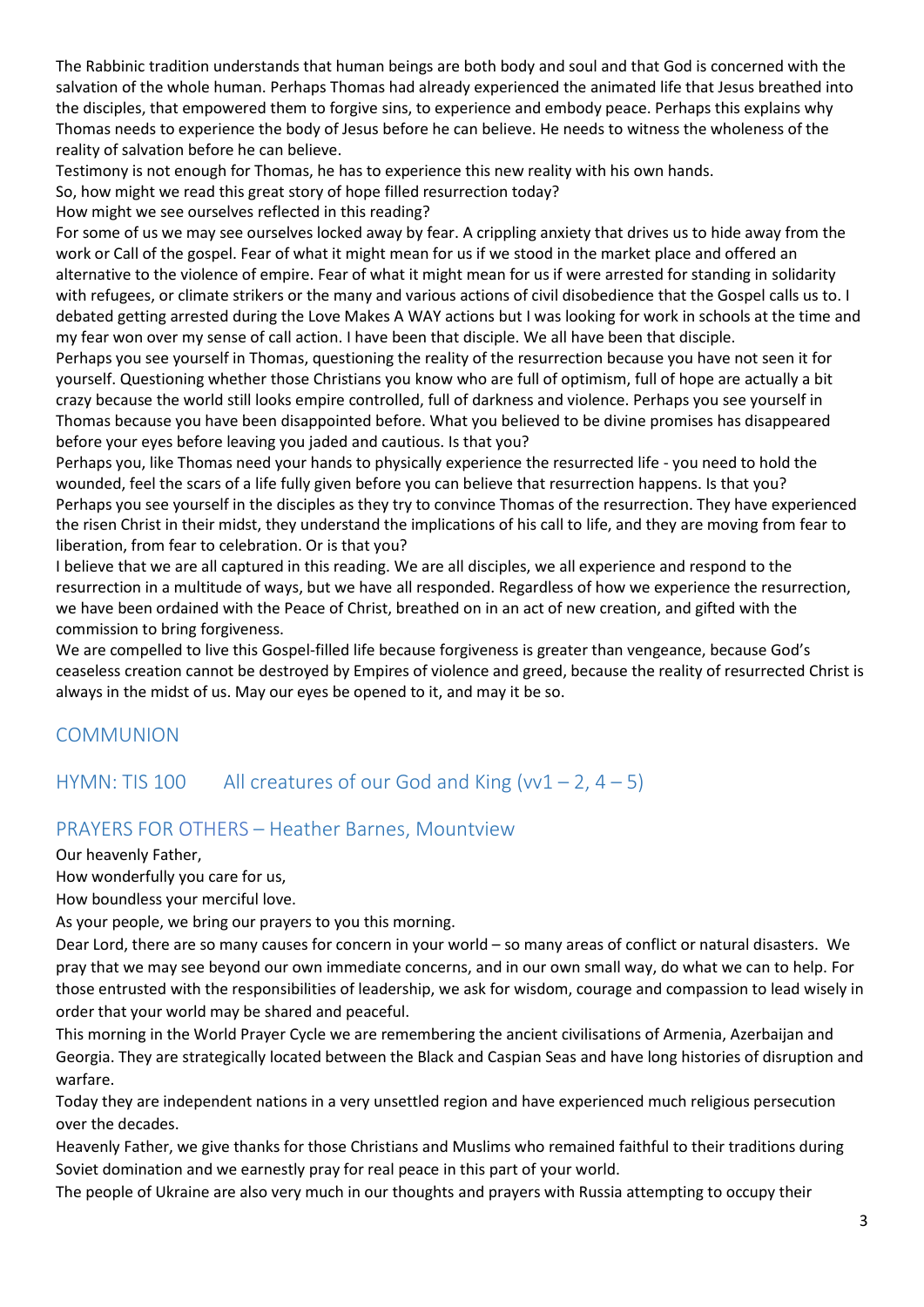country. Nightly we see the horror of war on our TV screens and we pray that reason will prevail and this death and destruction will come to an end.

Within the Ecumenical and Presbytery Prayer cycles this morning, we are praying for the congregation at St. John's Anglican in Blackburn; and the Uniting Church communities in Box Hill – Hanbit Korean, St. Andrews and Wesley; and also Uniting's Hotham Mission. Bless them all as they seek to show your love in their localities.

This morning as we gather as the Whitehorse Cluster, we ask for your guidance as we discuss our future in your name. May we actively listen, be open minded and tolerant of varying ideas.

We ask your blessing on our ministry team as they seek to guide and lead us. Grant them good health and a restful holiday week for Tina.

Dear Lord we bring before you; all who are grieving, facing difficult family situations, recovering from illness or surgery, experiencing mental health problems or awaiting operations and treatments. May they know the comfort of your peace as we name them silently in our hearts.

Loving God, we give thanks for your constant presence in our lives and pray together the prayer you taught us - Our Father in heaven, hallowed be your name,

your kingdom come, your will be done, on earth as in heaven.

Give us today our daily bread.

Forgive us our sins as we forgive those who sin against us.

Save us from the time of trial and deliver us from evil.

For the kingdom, the power, and the glory are yours now and for ever. Amen

## THE CONCLUDING OF REV PETE'S SUPPLY MINISTRY

#### Daryl Hawkey, Chair of the Cluster Regional Council, says:

Rev Peter Rivett now concludes his term as a Supply Minister with us on next Sunday. We wish to thank and acknowledge him for his significant contributions to our life together as a Cluster. He commenced with us when we first formed a ministry team. He has supported and worked with the team in helping them to develop new systems and ways of leadership among us.

Pete, your term as a Supply Minister now comes to an end. In your commissioning service you committed to:

work as part of the ministry team to proclaim Christ's gospel,

to share in the conduct of worship,

to encourage God's people in their ministry,

to care for those in need,

to stand with those who suffer,

and to pray and act for justice.

You took Christ the Servant as your example, ministering to his people and serving with them in their witness to the world. In doing so, and in difficult times you fulfilled your calling with integrity, compassion, creativity and grace. You showed initiative and acted with dedication and wisdom.

#### Rev Pete says:

**Brothers and sisters in Christ, you called me to minister with you, and charged me to preach the Word, lead you in mission, work with the ministry team, preside at the sacraments and oversee the life of the congregation. I now lay down the tasks you committed to me.**

#### Daryl says:

We now release you to conclude this phase of your ministry in the peace and confidence of a job well done. We also hope we can also look forward to a time to see and hear of how God is blessing your ministry and leadership in the Uniting Church. *Daryl continues with his farewell remarks on behalf of the Cluster…*